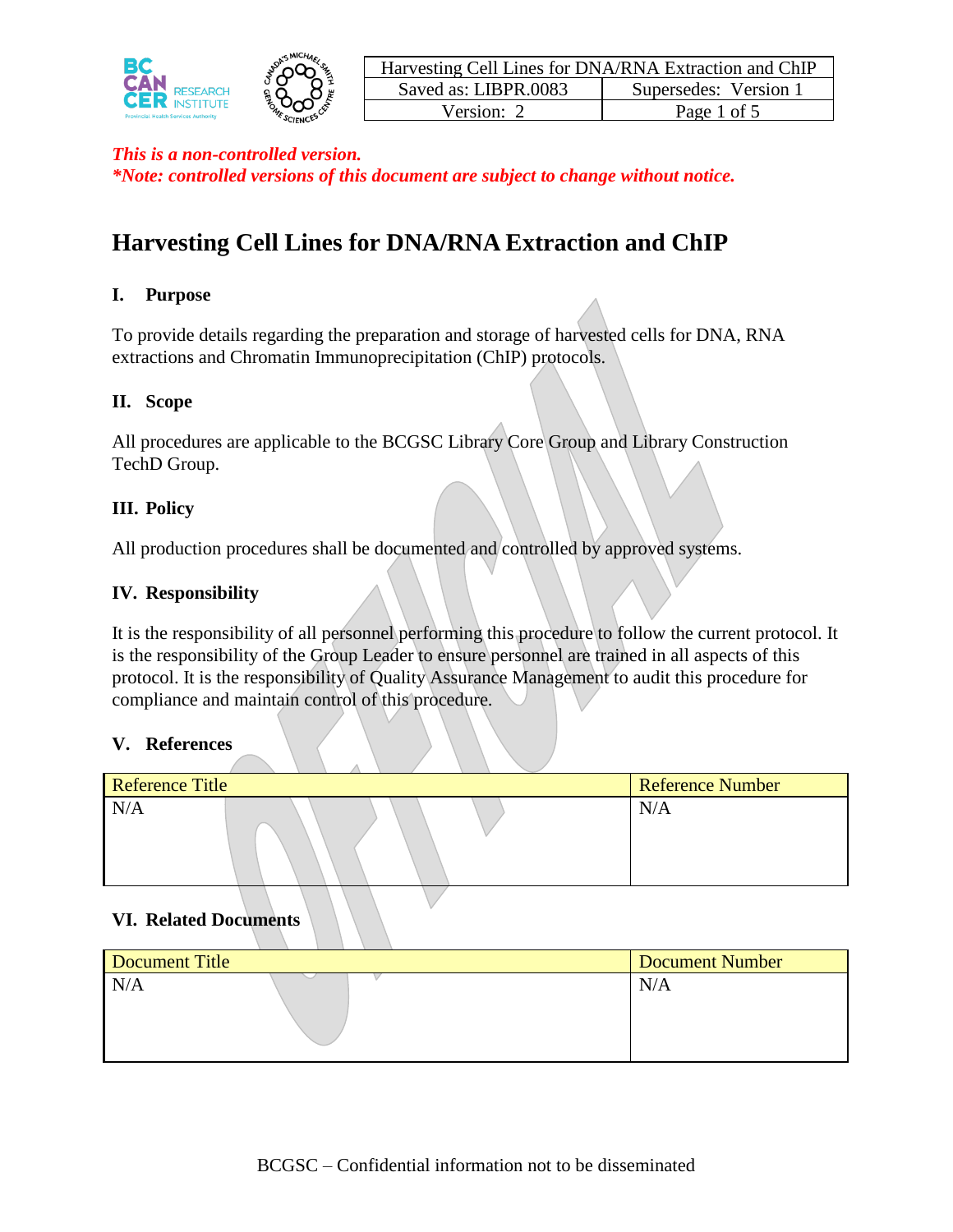

| Harvesting Cell Lines for DNA/RNA Extraction and ChIP |                       |  |
|-------------------------------------------------------|-----------------------|--|
| Saved as: LIBPR.0083                                  | Supersedes: Version 1 |  |
| Version: 2                                            | Page 2 of 5           |  |

#### **VII. Safety**

All Laboratory Safety procedures will be complied with during this procedure. The required personal protective equipment includes a laboratory coat and gloves. See the material safety data sheet (MSDS) for additional information.

А

#### **VIII. Materials and Equipment**

| Name                                        | Supplier                 | <b>Number</b>    |              | Model or Catalogue # |
|---------------------------------------------|--------------------------|------------------|--------------|----------------------|
| Fisherbrand Textured Nitrile gloves - large | <b>Fisher Scientific</b> | 270-058-53       |              |                      |
| wet ice                                     | In house                 | N/A              | N/A          | N/A                  |
| Ice bucket                                  | Fisher                   | 11-675-58        |              | ✓                    |
| 1.5 ml Eppendorf tube                       | Ambion                   | 12400            |              | $\checkmark$         |
| 15ml Conical Tubes                          | <b>VWR</b>               | CA21008-918      |              | $\checkmark$         |
| Gilson P10 pipetman                         | Mandel                   | GF-44802         |              | $\checkmark$         |
| Gilson P20 pipetman                         | Mandel                   | GF23600          |              | $\checkmark$         |
| Gilson P200 pipetman                        | Mandel                   | GF-23601         |              | $\checkmark$         |
| Gilson P1000 pipetman                       | Mandel                   | GF-23602         |              | $\checkmark$         |
| Diamond Filter Tips 10µl                    | Mandel                   | GF-F171203       |              | $\checkmark$         |
| Diamond Filter Tips 30µl                    | Mandel                   | GF-F171303       |              | ✓                    |
| Diamond Filter Tips 200µl                   | Mandel                   | GF-F171503       |              | ✓                    |
| Diamond Filter Tips 1000µl                  | Mandel                   | GF-F171703       |              | $\checkmark$         |
| Galaxy mini-centrifuge                      | <b>VWR</b>               | 37000-700        |              | $\checkmark$         |
| Large Kimwipes                              | <b>Fisher Scientific</b> | 06-666-117       |              | $\checkmark$         |
| Black ink permanent marker pen              | <b>VWR</b>               | 52877-310        |              | $\checkmark$         |
| Small Autoclave waste bags 10"X15"          | <b>Fisher Scientific</b> | $01 - 826 - 4$   |              | ✓                    |
| 10ml serological pipettes                   | <b>Fisher Scientific</b> | CS004488         |              | $\checkmark$         |
| Portable Pipet Aid, Multispeed XP,          |                          |                  |              | $\checkmark$         |
| rechargeable                                | <b>Fisher Scientific</b> | 13-681-15E       |              |                      |
| 2ml tubes                                   | Diamed                   | <b>PRE-2000N</b> |              |                      |
| Ultra Pure Water (Rnase/Dnase free)         | Invitrogen               | 10977-023        |              | $\checkmark$         |
| Protease Inhibitor Cocktail                 | <b>Active Motif</b>      | 37490            |              | $\checkmark$         |
| Rnase-free Non-stick tubes, 1.5ml,          | Ambion                   | AM12450          |              | $\checkmark$         |
| VX-100 Vortex Mixer                         | Rose Scientific          | S-0100           | $\checkmark$ |                      |
| Liquid Nitrogen                             | Praxair                  | NI M-FILLTR      |              |                      |
| Phosphate Buffered Saline (PBS)             | Invitrogen               | 10010-023        |              | $\checkmark$         |
| 100mM PMSF                                  | Sigma-Aldrich            | 93482-50ML-F     |              | ✓                    |
| Microscope(Inverted)                        | <b>VWR</b>               | 782132           | $\checkmark$ |                      |
| Hemacytometer                               | <b>Fisher Scientific</b> | $02 - 671 - 5$   |              | ✓                    |
| Trypan Blue Stain                           | Invitrogen               | 15250-061        |              | ✓                    |
|                                             | Stem Cell                |                  |              | $\checkmark$         |
| Trypsin-EDTA                                | Technologies             | 07901            |              |                      |
| Cell Scraper                                | <b>VWR</b>               | CA15621-005      |              | ✓                    |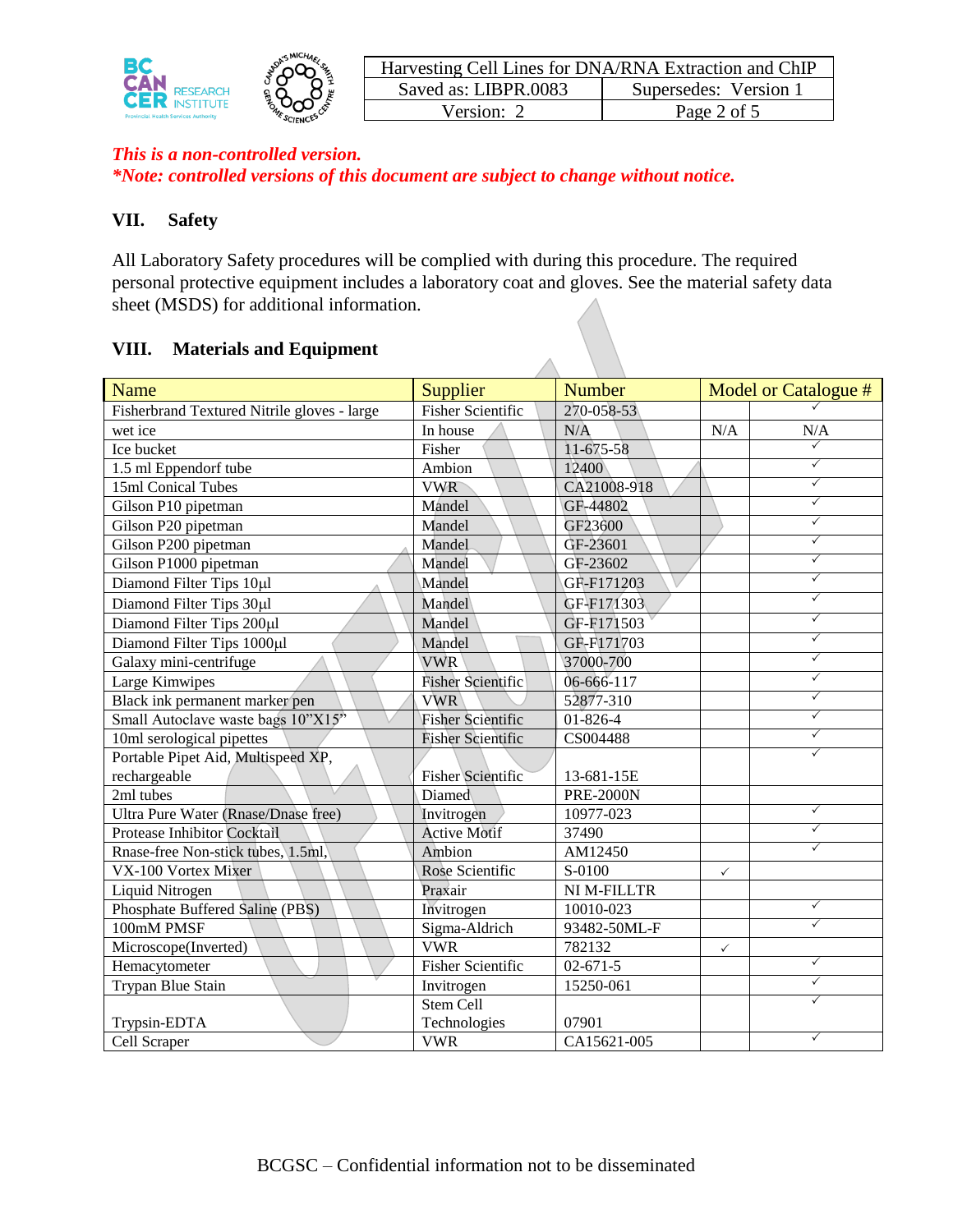

## **IX. Procedure**

#### **1. Preparation of Buffers/Reagents**

- 1.1. Wash buffer is prepared fresh and kept on ice for every harvest. Discard after use.
- 1.2. Scale up recipe depending on the number of 15mL conical tubes to be harvested. Follow the recipe listed in Table 1.

#### **Table 1.: Preparation of Wash Buffer for 1x 15mL Conical tube**

| AWAN AU AAVWAMADADA UA TIMAA ARAANA AUA AA AWAMAH CUMANA UGAR |                      |  |  |
|---------------------------------------------------------------|----------------------|--|--|
| Reagent                                                       | <b>Volume to Add</b> |  |  |
| 1x PBS                                                        | 5mL                  |  |  |
| 100mM PMSF                                                    |                      |  |  |
|                                                               |                      |  |  |

#### **2. Count Cells**

- 2.1. Following standard tissue culture practices and harvesting guidelines of specific cell line, harvest 1 plate worth of cells for a cell count. If working with an adherent cell line, it is ok to trypsinize the cells for the count. DO NOT use these cells for purposes of this SOP.
- 2.2. Record the cell count (cells/mL) and total amount of cells per tissue culture vessel.
- 2.3. Determine the number of flasks/plates needed to harvest for extractions as per Table 2.
- 2.4. If working with a suspension cell line, proceed to Step 4.

| Table 2, Guidelines for that vesting cen Eines for Extractions and Chin |                        |                       |                       |  |
|-------------------------------------------------------------------------|------------------------|-----------------------|-----------------------|--|
| <b>Extraction Type</b>                                                  | <b>Number of Cells</b> | <b>Storage Vessel</b> | <b>Storage Medium</b> |  |
|                                                                         | Required               | <b>Type</b>           |                       |  |
| <b>DNA</b>                                                              | 10 million             | 15mL conical          | PIC+PMSF              |  |
| <b>RNA</b>                                                              | 10 million             | 15mL conical          | PIC+PMSF              |  |
| ChIP (chromatin)                                                        | 20 million             | 15mL conical          | PIC+PMSF              |  |
| Back Up                                                                 | 10 million             | 15mL conical          | PIC+PMSF              |  |

#### **Table 2: Guidelines for Harvesting Cell Lines for Extractions and ChIP**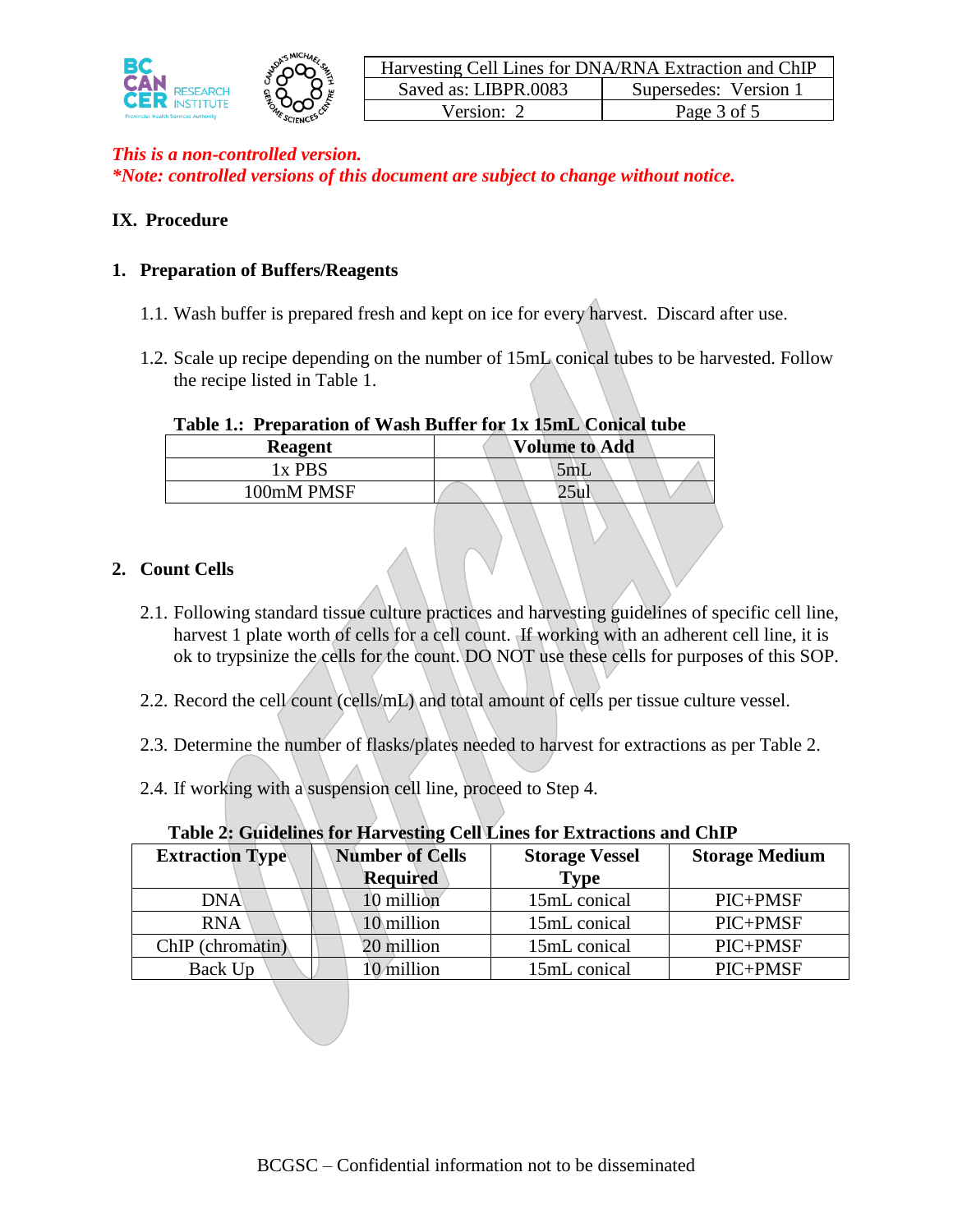



#### **3. Harvesting Adherent Cell Lines**

#### **\*\*\*\*\*It is important to proceed quickly yet thoroughly\*\*\*\*\***

- 3.1. Cells that adhere to the bottom of the tissue culture vessel need to be physically removed off of the bottom of the vessel using a cell scraper. It is easier to scrap cells thoroughly and efficiently from a plate rather than a flask in this case.
- 3.2. Remove the media off of the cells (this ensures all non viable cells are not harvested) and add ~4-5mL of cell line specific media to the vessel.
- 3.3. Using a cell scraper, scrape the plate bottom until all cells have been removed. Transfer the cell/media slurry to a 15mL conical tube.
- 3.4. Rinse and wash the tissue culture vessel with 3-4mL of media to collect remaining cells. Ensure the number of cells/conical tube is reflective of the guidelines listed on Table 2. Adjust cell+media transfer if necessary.
- 3.5. Note the cell count on the 15mL conical tube.
- 3.6. Keep tube on ice if harvesting multiple tubes.
- 3.7. Proceed to Step 5.

#### **4. Harvesting Suspension Cell Lines**

- 4.1. Transfer cell suspension to a 15mL conical tube. Ensure the number of cells/conical tube is reflective of the guidelines listed on Table 2. Adjust cell+media transfer if necessary.
- 4.2. Note the cell count on the 15mL conical tube.
- 4.3. Keep tube on ice if harvesting multiple tubes.